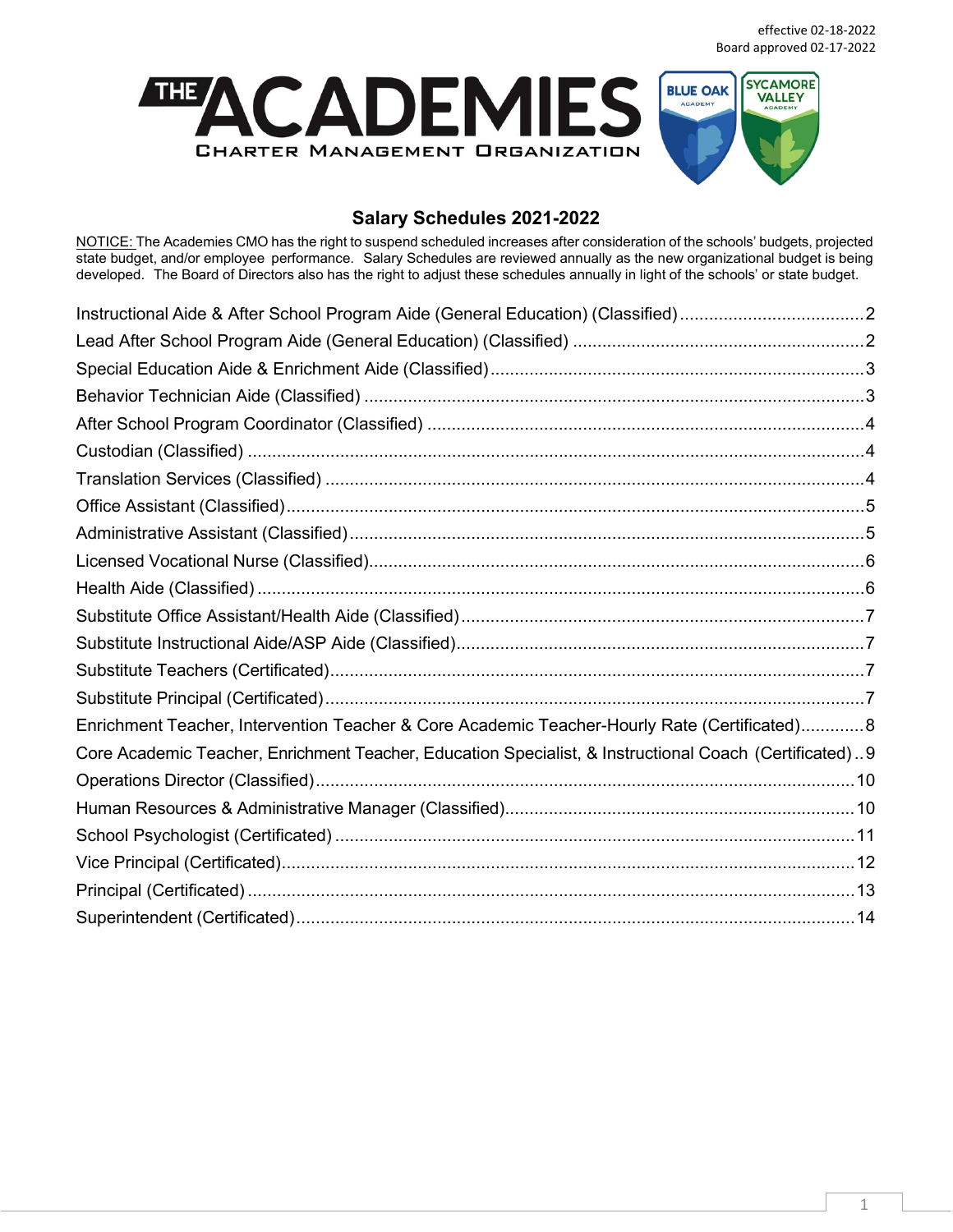| Years in the<br>organization | <b>High School</b><br>graduate only | AA/AS degree | BA/BS degree* |
|------------------------------|-------------------------------------|--------------|---------------|
| $1 - 2$                      | \$15.00                             | \$15.50      | \$16.00       |
| 3                            | \$15.00                             | \$15.75      | \$16.25       |
| 4                            | \$15.00                             | \$16.00      | \$16.50       |
| 5                            | \$15.00                             | \$16.25      | \$16.75       |
| $6 - 9$                      | \$15.00                             | \$16.50      | \$17.00       |
| $10 - 14$                    | \$15.00                             | \$16.75      | \$17.25       |
| $15 - 19$                    | \$15.00                             | \$17.00      | \$17.50       |
| $20+$                        | \$15.00                             | \$17.25      | \$17.75       |

### <span id="page-1-0"></span>**Instructional Aide & After School Program Aide (General Education) (Classified)- Hourly Rate**

This is a non-exempt position, paid on an hourly basis.

Employee may contribute to a 403b for retirement. There is no matching Employer contribution to the 403b at this time. Employee receives Social Security benefits from Employer.

Full time- receives an Employer contribution of \$913/month for Health, Dental, Vision, and Basic Life insurance. Part time- does not receive benefits package.

\*CODESP certifications prior to 2020-21.

## <span id="page-1-1"></span>**Lead After School Program Aide (General Education) (Classified)- Hourly Rate**

| Years in the<br>organization | <b>High School</b><br>graduate only | AA/AS degree | BA/BS degree* |
|------------------------------|-------------------------------------|--------------|---------------|
| $1 - 2$                      | \$15.50                             | \$16.00      | \$16.50       |
| 3                            | \$15.50                             | \$16.25      | \$16.75       |
| 4                            | \$15.50                             | \$16.50      | \$17.00       |
| 5                            | \$15.50                             | \$16.75      | \$17.25       |
| $6 - 9$                      | \$15.50                             | \$17.00      | \$17.50       |
| $10 - 14$                    | \$15.50                             | \$17.25      | \$17.75       |
| $15 - 19$                    | \$15.50                             | \$17.50      | \$18.00       |
| $20+$                        | \$15.50                             | \$17.75      | \$18.25       |

This is a non-exempt position, paid on an hourly basis.

Employee may contribute to a 403b for retirement. There is no matching Employer contribution to the 403b at this time. Employee receives Social Security benefits from Employer.

Full time- receives an Employer contribution of \$913/month for Health, Dental, Vision, and Basic Life insurance. Part time- does not receive benefits package.

\*CODESP certifications prior to 2020-21.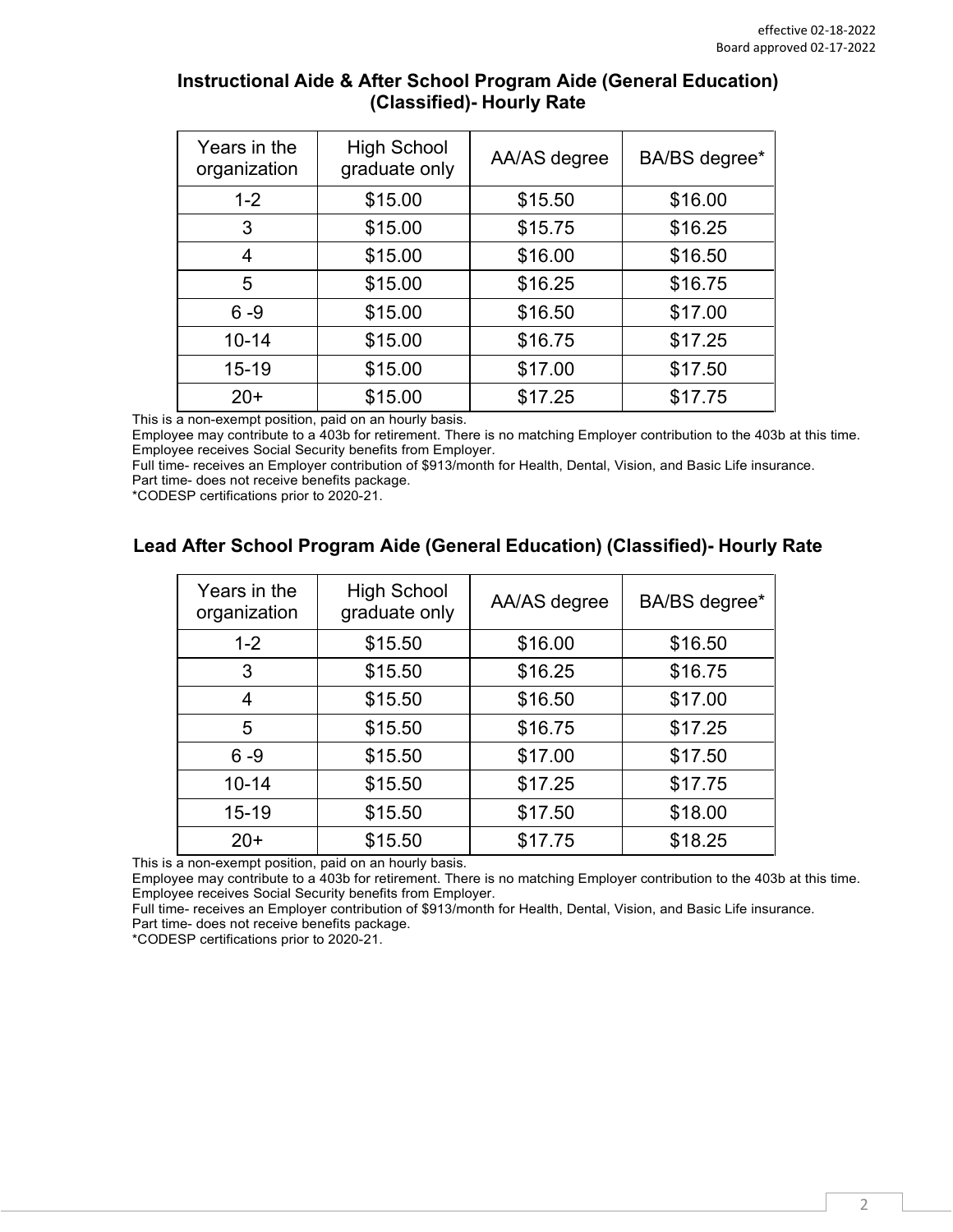| Years in the<br>organization | <b>High School</b><br>graduate only | AA/AS degree | BA/BS degree* |
|------------------------------|-------------------------------------|--------------|---------------|
| $1 - 2$                      | \$15.00                             | \$15.70      | \$17.31       |
| 3                            | \$15.25                             | \$15.95      | \$17.51       |
| 4                            | \$15.50                             | \$16.23      | \$17.86       |
| 5                            | \$15.75                             | \$17.31      | \$18.40       |
| $6 - 9$                      | \$16.00                             | \$17.86      | \$18.94       |
| $10 - 14$                    | \$16.25                             | \$18.40      | \$20.56       |
| $15 - 19$                    | \$16.50                             | \$18.94      | \$21.10       |
| $20+$                        | \$16.75                             | \$19.48      | \$21.63       |

### <span id="page-2-0"></span>**Special Education Aide & Enrichment Aide (Classified)- Hourly Rate**

This is a non-exempt position, paid on an hourly basis.

Employee may contribute to a 403b for retirement. There is no matching Employer contribution to the 403b at this time. Employee receives Social Security benefits from Employer.

Full time- receives an Employer contribution of \$913/month for Health, Dental, Vision, and Basic Life insurance. Part time- does not receive benefits package.

<span id="page-2-1"></span>\*CODESP certifications prior to 2020-21.

| Years in the<br>organization | <b>High School</b><br>graduate only | AA/AS degree | <b>BA/BS</b> degree |
|------------------------------|-------------------------------------|--------------|---------------------|
|                              | \$15.00                             | \$15.70      | \$17.31             |
| 2                            | \$15.25                             | \$15.95      | \$17.51             |
| 3                            | \$15.50                             | \$16.23      | \$17.86             |
| 4                            | \$15.75                             | \$17.31      | \$18.40             |
| $5 - 9$                      | \$16.00                             | \$17.86      | \$18.94             |
| $10 - 14$                    | \$16.25                             | \$18.40      | \$20.56             |
| $15 - 19$                    | \$16.50                             | \$18.94      | \$21.10             |
| $20+$                        | \$16.75                             | \$19.48      | \$21.63             |

#### **Behavior Technician Aide (Classified)- Hourly Rate**

This is a non-exempt position, paid on an hourly basis.

Employee may contribute to a 403b for retirement. There is no matching Employer contribution to the 403b at this time. Employee receives Social Security benefits from Employer.

Full time- receives an Employer contribution of \$913/month for Health, Dental, Vision, and Basic Life insurance. Part time- does not receive benefits package.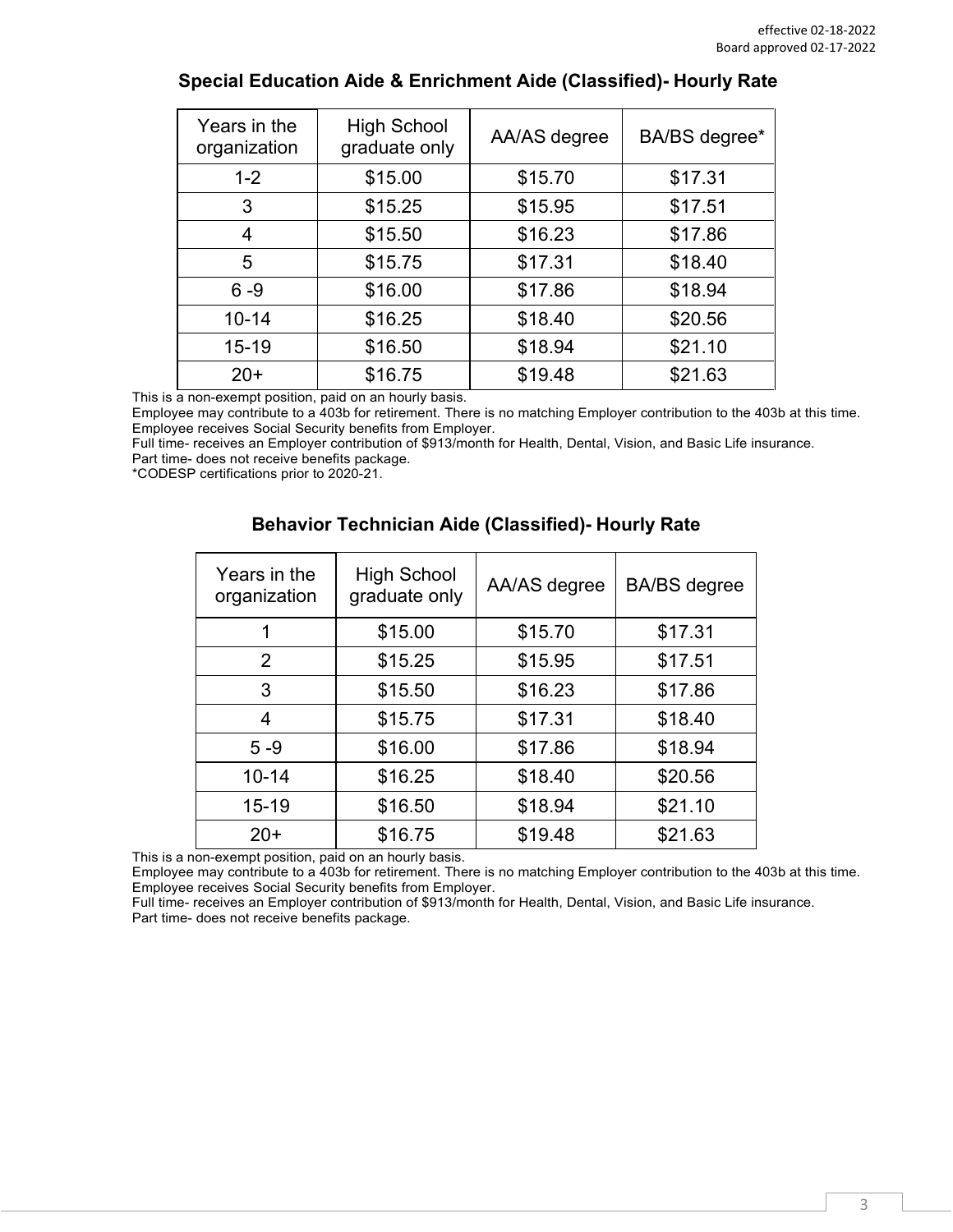<span id="page-3-0"></span>

| Years in the<br>organization | <b>High School</b><br>grad only | <b>AA/AS Degree</b> | <b>BA/BS</b> Degree |
|------------------------------|---------------------------------|---------------------|---------------------|
|                              | \$21.64                         | \$22.91             | \$25.46             |
| $\overline{2}$               | \$22.07                         | \$23.37             | \$25.97             |
| $3 - 4$                      | \$23.22                         | \$24.59             | \$27.32             |
| $5 - 7$                      | \$24.11                         | \$25.53             | \$28.37             |
| $8 - 10$                     | \$26.34                         | \$27.89             | \$30.99             |
| $11+$                        | \$27.68                         | \$29.31             | \$32.57             |

### **After School Program Coordinator (Classified)- Hourly Rate**

This is a non-exempt position, paid on an hourly basis.

Employee may contribute to a 403b for retirement. There is no matching Employer contribution to the 403b at this time. Employee receives Social Security benefits from Employer.

Full time- receives an Employer contribution of \$913/month for Health, Dental, Vision, and Basic Life insurance.

Part time- does not receive benefits package.

<span id="page-3-1"></span>This is a 12 month position, with 243 work days.

#### **Custodian (Classified)- Hourly Rate**

| Years in the<br>organization | Hourly<br>Compensation |
|------------------------------|------------------------|
| 1-3                          | \$16.01                |
| 4-6                          | \$17.62                |
| $7-9$                        | \$18.51                |
| $10 - 12$                    | \$19.44                |
| $13 - 15$                    | \$20.41                |

This is a non-exempt position, paid on an hourly basis.

Employee may contribute to a 403b for retirement. There is no matching Employer contribution to the 403b at this time. Employee receives Social Security benefits from Employer.

Full time- receives an Employer contribution of \$913/month for Health, Dental, Vision, and Basic Life insurance.

Part time- does not receive benefits package.

<span id="page-3-2"></span>This is a 12 month position, with 246 work days.

# **Translation Services (Classified)- Hourly Rate**

| High school diploma required |  |  |
|------------------------------|--|--|
| 20.00 per hour               |  |  |

This is a non-exempt position, paid on an hourly basis. Part-time- does not receive benefits package.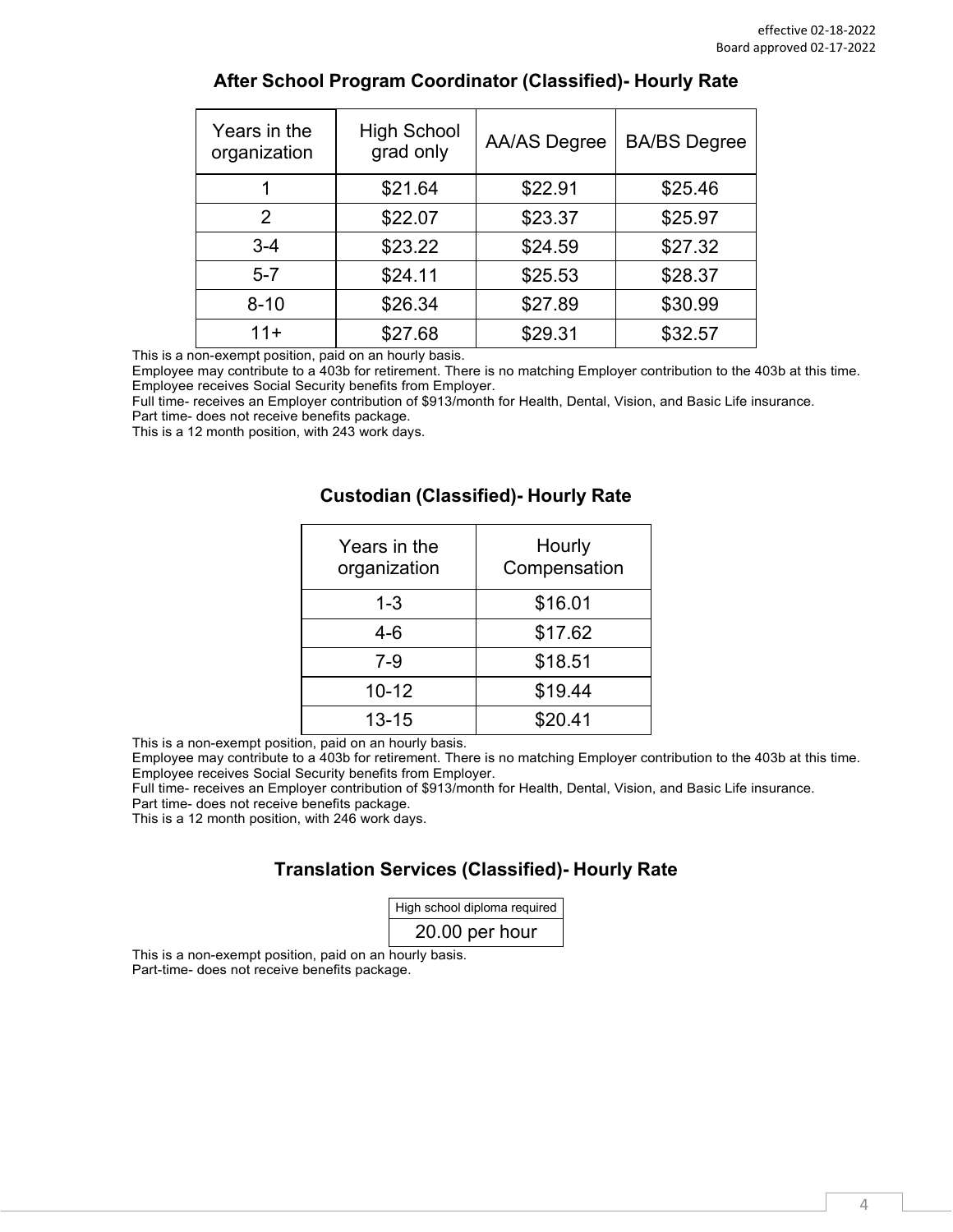| High school diploma required; advanced education desired. |                        |  |
|-----------------------------------------------------------|------------------------|--|
| Years in the<br>organization                              | Hourly<br>Compensation |  |
|                                                           | \$16.48                |  |
| 2                                                         | \$17.51                |  |
| 3                                                         | \$19.06                |  |
|                                                           | \$19.96                |  |
| 5-10                                                      | \$20.75                |  |

11-15 \$20.88 16-20 \$21.74 21+ \$22.64

#### <span id="page-4-0"></span>**Office Assistant (Classified)- Hourly Rate**

This is a non-exempt position, paid on an hourly basis.

Employee may contribute to a 403b for retirement. There is no matching Employer contribution to the 403b at this time. Employee receives Social Security benefits from Employer.

Full time- receives an Employer contribution of \$913/month for Health, Dental, Vision, and Basic Life insurance. Part time- does not receive benefits package.

<span id="page-4-1"></span>This is a 12 month position, with 243 work days.

### **Administrative Assistant (Classified)- Hourly Rate**

| High school diploma required; advanced education desired. |                        |
|-----------------------------------------------------------|------------------------|
| Years in the<br>organization                              | Hourly<br>Compensation |
| 1                                                         | \$19.06                |
| $\overline{2}$                                            | \$19.52                |
| 3                                                         | \$20.50                |
| 4                                                         | \$21.51                |
| $5 - 10$                                                  | \$22.60                |
| $11 - 15$                                                 | \$23.72                |
| 16-20                                                     | \$24.87                |
| $21+$                                                     | \$26.05                |

This is a non-exempt position, paid on an hourly basis.

Employee may contribute to a 403b for retirement. There is no matching Employer contribution to the 403b at this time. Employee receives Social Security benefits from Employer.

Full time- receives an Employer contribution of \$913/month for Health, Dental, Vision, and Basic Life insurance. Part time- does not receive benefits package.

This is a 12 month position, with 243 work days.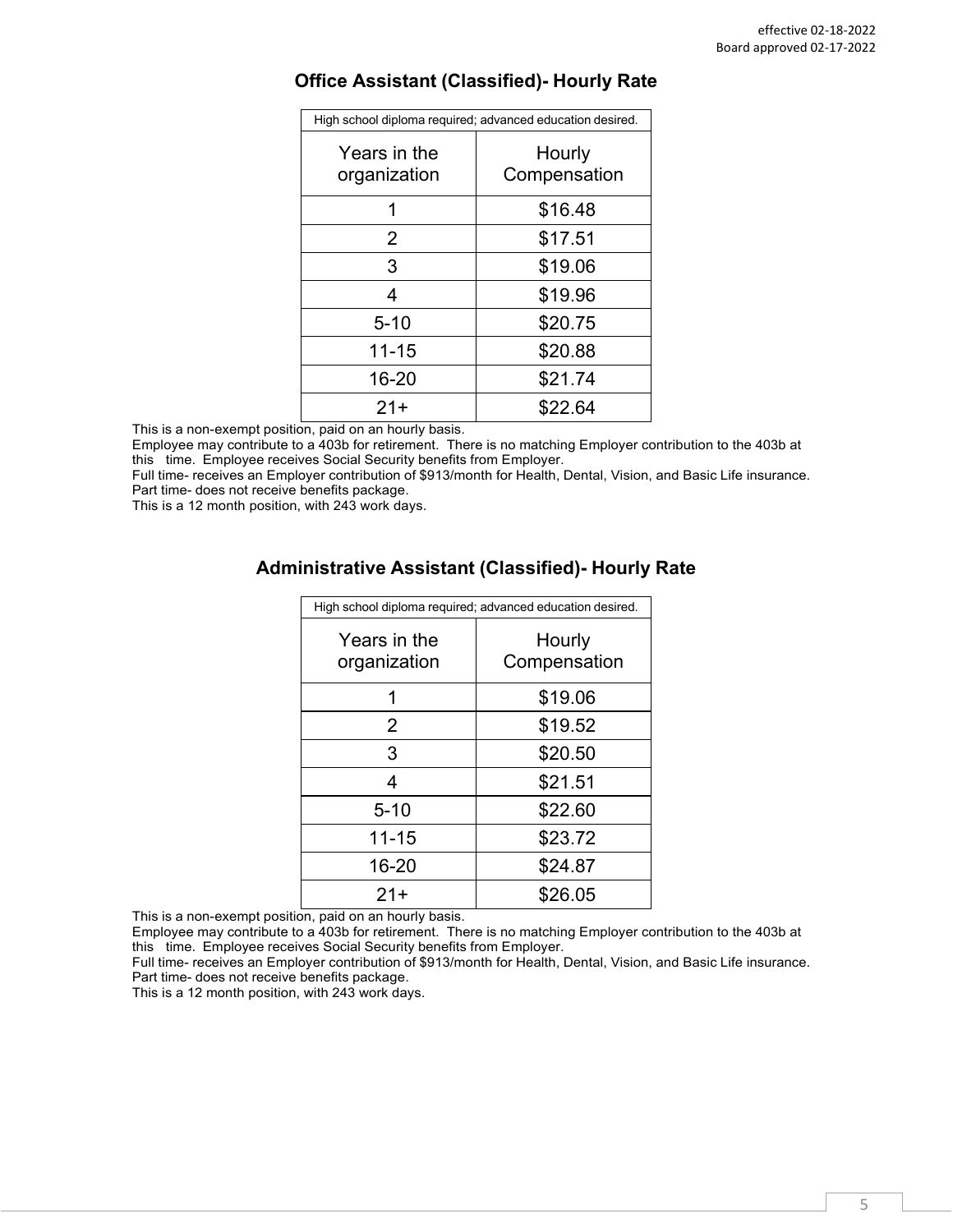<span id="page-5-0"></span>

| Years in the<br>organization | Hourly<br>Compensation |
|------------------------------|------------------------|
|                              | \$23.69                |
| 2                            | \$24.21                |
| 3-4                          | \$25.24                |
|                              | \$26.27                |

This is a non-exempt position, paid on an hourly basis.

Employee may contribute to a 403b for retirement. There is no matching Employer contribution to the 403b at this time. Employee receives Social Security benefits from Employer.

Full time- receives an Employer contribution of \$913/month for Health, Dental, Vision, and Basic Life insurance.

Part time- does not receive benefits package.

<span id="page-5-1"></span>This is an 11 month position, with 182 work days.

| Years in the<br>organization | Hourly<br>Compensation |
|------------------------------|------------------------|
|                              | \$15.45                |
| 2                            | \$15.97                |
| 3-4                          | \$17.00                |
|                              | \$18.03                |

#### **Health Aide (Classified)- Hourly Rate**

This is a non-exempt position, paid on an hourly basis.

Employee may contribute to a 403b for retirement. There is no matching Employer contribution to the 403b at this time. Employee receives Social Security benefits from Employer.

Full time- receives an Employer contribution of \$913/month for Health, Dental, Vision, and Basic Life insurance. Part time- does not receive benefits package.

This is an 11 month position, with 182 work days.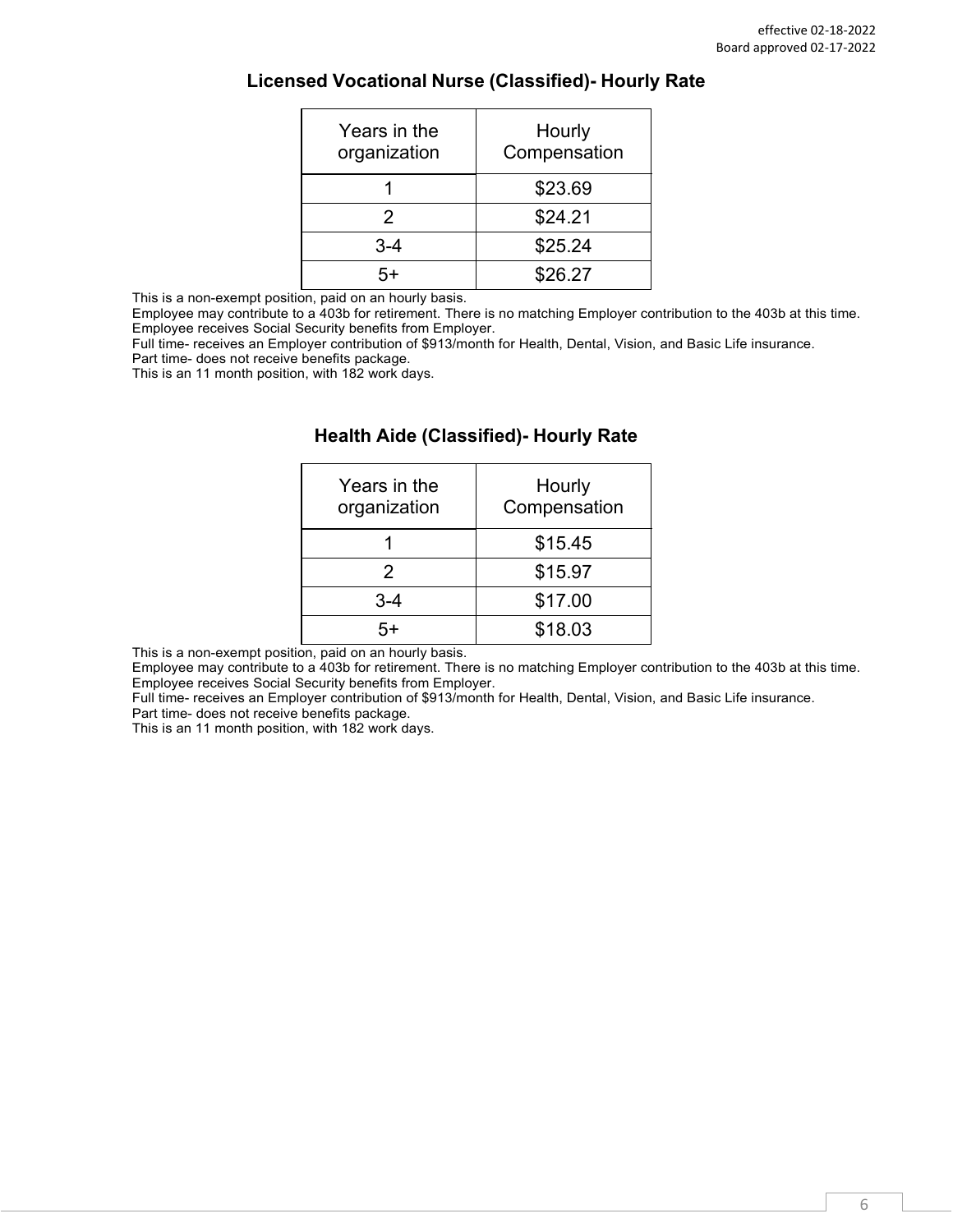## **Substitute Office Assistant/Health Aide (Classified)- Hourly Rate**

| High school diploma required |
|------------------------------|
| \$16.00 per hour             |

<span id="page-6-1"></span><span id="page-6-0"></span>This is a non-exempt position, paid on an hourly basis. Part-time- does not receive benefits package.

### **Substitute Instructional Aide/ASP Aide (Classified)- Hourly Rate**

| <b>High School</b><br>grad only | AA/AS degree | BA/BS degree* |
|---------------------------------|--------------|---------------|
| \$15.00                         | \$15.50      | \$16.00       |

This is a non-exempt position, paid on an hourly basis.

Part-time- does not receive benefits package.

<span id="page-6-2"></span>\*CODESP certifications prior to 2020-21.

#### **Substitute Teachers (Certificated)- Daily Rate**

| Full Day (7:45 AM- 3:45 PM)                            | \$155 |
|--------------------------------------------------------|-------|
| Half Day (4 hours, AM or PM)                           | \$78  |
| Long-Term Full Day (7:45 AM- 3:45 PM)                  | \$190 |
| Long-Term Half Day (4 hours, AM or PM)                 | \$95  |
| Temporary Full-Time Float Full Day (7:45 AM- 3:45 PM)  | \$200 |
| Temporary Full-Time Float Half Day (4 hours, AM or PM) | \$100 |

Members of STRS receive STRS contributions. Part time- does not receive benefits package. "Long-Term Substitute" pay rate begins at the 16th day of consecutive substitute teaching. When the Long-Term assignment ends, the Long-Term Substitute pay rate ends.

<span id="page-6-3"></span>"Temporary Full-Time Float Substitute" pay rate begins on the 1st day of the assignment. When the Temporary Full-Time Float assignment ends, the Temporary Full-Time Float Substitute pay rate ends.

### **Substitute Principal (Certificated)- Daily Rate**

| Full Day (7:45 AM- 3:45 PM)            | \$200 |
|----------------------------------------|-------|
| Half Day (4 hours, AM or PM)           | \$100 |
| Long-Term Full Day (7:45 AM- 3:45 PM)  | \$300 |
| Long-Term Half Day (4 hours, AM or PM) | \$150 |

Members of STRS receive STRS contributions. Part time- does not receive benefits package.

"Long-Term Substitute" pay rate begins at the 16th day of consecutive substitute teaching. When the Long-Term assignment ends, the Long-Term Substitute pay rate ends.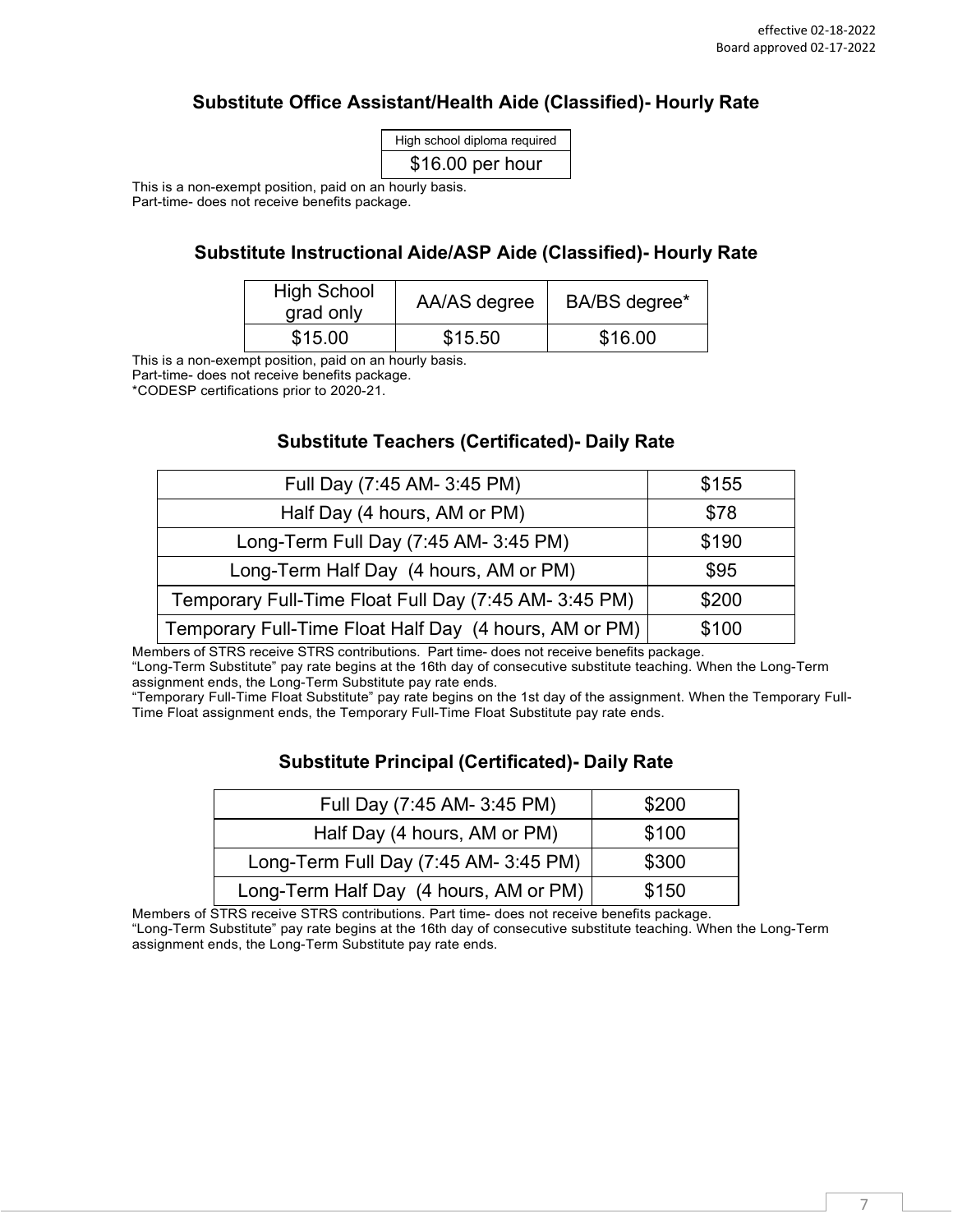| Years in the<br>organization  | Waiver                                    | Clear<br>Credential                                                                                             | <b>Clear Credential</b><br>+2 Years Prior<br>Experience | <b>Clear Credential</b><br>+5 Years Prior<br>Experience |
|-------------------------------|-------------------------------------------|-----------------------------------------------------------------------------------------------------------------|---------------------------------------------------------|---------------------------------------------------------|
|                               | \$50.54                                   | \$56.97                                                                                                         | \$63.40                                                 | \$69.83                                                 |
| 2                             | \$51.05                                   | \$57.54                                                                                                         | \$64.03                                                 | \$70.53                                                 |
| 3                             |                                           | Move to top of<br>next column                                                                                   | \$64.67                                                 | \$71.24                                                 |
| 4                             |                                           |                                                                                                                 | Move to top of<br>next column                           | \$71.95                                                 |
| 5<br><b>THE REAL PROPERTY</b> | and the control of the first state of the | and the second contract the second second second second second second second second second second second second |                                                         | \$72.67                                                 |

## **Speech & Language Pathologist (Certificated)- Hourly Rate**

This is a non-exempt position, paid on an hourly basis.

Employee may contribute to a 403b for retirement. There is no matching Employer contribution to the 403b at this time. Employee receives Social Security benefits from Employer.

<span id="page-7-0"></span>Full time- receives an Employer contribution of \$913/month for Health, Dental, Vision, and Basic Life insurance. Part time- does not receive benefits package.

#### **Enrichment Teacher, Intervention Teacher & Core Academic Teacher (Classified\* or Certificated)- Hourly Rate**

| Years in the<br>organization | <b>BA/BS</b> degree           | <b>Valid Teaching</b><br>Credential | <b>Valid Teaching</b><br>Credential + Prior<br>Experience/<br>Eminence** |
|------------------------------|-------------------------------|-------------------------------------|--------------------------------------------------------------------------|
|                              | \$19.48                       | \$30.30                             | \$31.65                                                                  |
| $\overline{2}$               | \$20.02                       | \$31.30                             | \$31.65                                                                  |
| 3                            | \$20.56                       | Move to top of<br>next column       | \$31.65                                                                  |
| 4                            | Move to top of<br>next column |                                     | \$31.93                                                                  |
| $5 - 9$                      |                               |                                     | \$34.63                                                                  |
| $10 - 14$                    |                               |                                     | \$35.71                                                                  |
| $15 - 19$                    |                               |                                     | \$36.79                                                                  |
| $20+$                        |                               |                                     | \$37.87                                                                  |

\*Classified Teachers hired prior to January 2020 only. New hire Teachers must be Certificated per AB1505.

\*\*Negotiated at date of hire: 2 or more years teaching experience at another institution, and/or demonstrable eminence in field. Promoted employees new to the Enrichment/Intervention/Core Academic Teacher Role, may be placed in column based on years within the organization, but may not be advanced for experience/eminence based on unlike prior experience. They may not move over a column until they have 2 years' experience in this role.

Full time- receives an Employer contribution of \$913/month for Health, Dental, Vision, and Basic Life insurance. Part time- does not receive benefits package.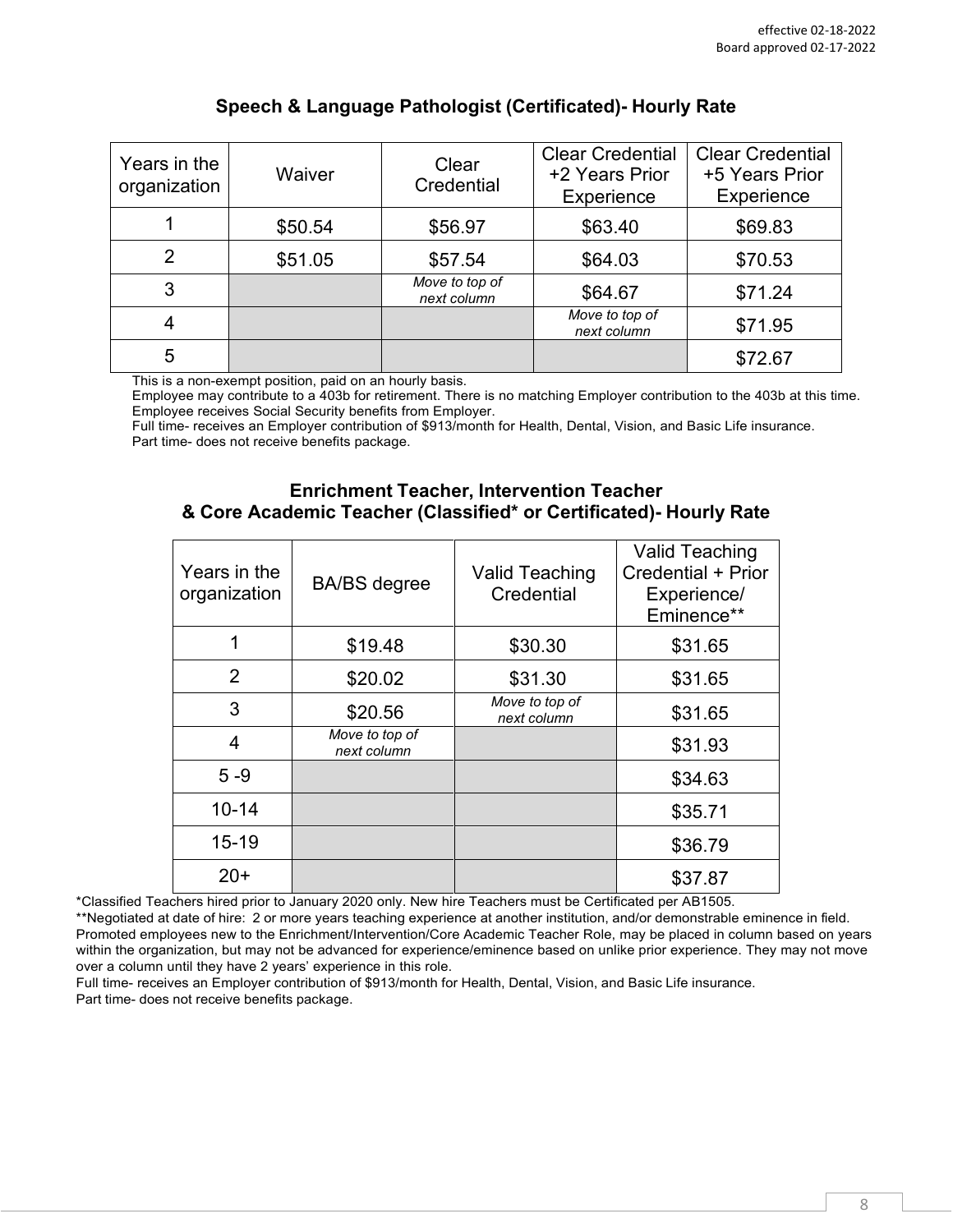### <span id="page-8-0"></span>**Core Academic Teacher, Enrichment Teacher, Education Specialist, & Instructional Coach (Certificated)- Base Salary**

| Permits/<br>not HQ | HQ Intern |  |                                                                                                        |  |  |
|--------------------|-----------|--|--------------------------------------------------------------------------------------------------------|--|--|
|                    |           |  | \$57,200.00  \$58,200.00  \$59,200.00  \$60,073.90  \$68,820.91  \$78,661.05  \$87,062.33  \$92,133.53 |  |  |

In order for individuals to move horizontally, he/she must meet the following requirements:

Permits= Individual has 1) a BA/BS degree, 2) Short Term Staff Permit (STSP), Provisional Intern Permit (PIP), credential waiver or internship credential without subject matter competency.

Highly Qualified (HQ) Intern= Individual has a BA/BS degree, intern credential with subject matter competency (HQ under NCLB and state law) or designated subject credential without BA/BS degree.

Class A= Individual has 1) a BA/BS degree, 2) any regular credential or designated subject credential and 3) is beginning his/her first, second, or third year of full-time teaching.

Class B= An individual may move to Class B after he/she has 1) a BA/BS degree, 2) any regular credential or designated subject credential and 3) is beginning his/her fourth, fifth, or sixth year of full-time teaching.

Class C= An individual may move to Class C after he/she has 1) a BA/BS degree, 2) any regular credential or designated subject credential and 3) is beginning his/her seventh, eighth, ninth, or tenth year of full-time teaching.

Class D= An individual may move to Class D after he/she has 1) a BA/BS degree, 2) any regular credential or designated subject credential and 3) is beginning his/her eleventh, twelfth, or thirteenth year of full-time teaching.

Class E= An individual may move to Class E after he/she has 1) a BA/BS degree, 2) any regular credential or designated subject credential and 3) is beginning his/her fourteenth, fifteenth, or sixteenth year of full-time teaching.

Class F= An individual may move to Class F after he/she has 1) a BA/BS degree, 2) any regular credential or designated subject credential and 3) is beginning his/her seventeenth or greater years of full-time teaching.

Newly Hired Teachers are placed into the Class that fits their years of experience and their completed credentialing. The Academies CMO shall grant, upon initial employment, a maximum of 11 years of credit for placement on the salary schedule. At TACMO Administrators' discretion, Education Specialists may be granted the service credit in line with their actual years of service and/or an additional leadership stipend of up to \$7000 annually. Credit for all employees will only be awarded for previous, verifiable experience for full-time positions within the United States, so long as the employee possessed a valid teaching credential (HQ Intern, Preliminary, or Clear) for each year of experience credit requested.

Core Academic Teachers in part-time positions ("job sharing") within The Academies CMO, with 50% or greater responsibility, accrue service years at a 1 to 1 rate (as if they are full-time). Only job-sharing service time performed at a school within The Academies CMO is credited this way.

The Academies CMO teachers are members of STRS (State Teachers Retirement System). Additionally, Employee may contribute to a 403b for retirement. There is no matching Employer contribution to the 403b at this time.

Full-time teachers receive an Employer contribution of \$913/month for Health, Dental, Vision, and Basic Life insurance.

### **Stipends & Extra Duty Opportunities for Teachers**

- \$750 stipend is added to the base salary of Core Academic full-time teachers for possessing a Master's degree.
- \$1000 stipend is added to the base salary of Core Academic full-time teachers and the Vice Principal or Principal, or Superintendent for possessing a Ph.D. or equivalent degree.
- At TACMO Administrators' discretion, negotiated at initial hire, Education Specialists may be granted a leadership stipend of up to \$7000 annually. Leadership stipend contract rates may vary and include assignments outlined via written contract and signed by the teacher and TACMO Administration.
- For extra duties completed beyond the regular at-will agreement, teachers may earn the hourly pay rate above, "Core Academic Teachers-Hourly Rate" or a stipend for services provided. *(For example, managing afterschool tutors/intervention program, taking on an assigned special project, etc.)* Stipend rates vary and stipend assignments are assigned via written contract and signed by the teacher and TACMO Administration.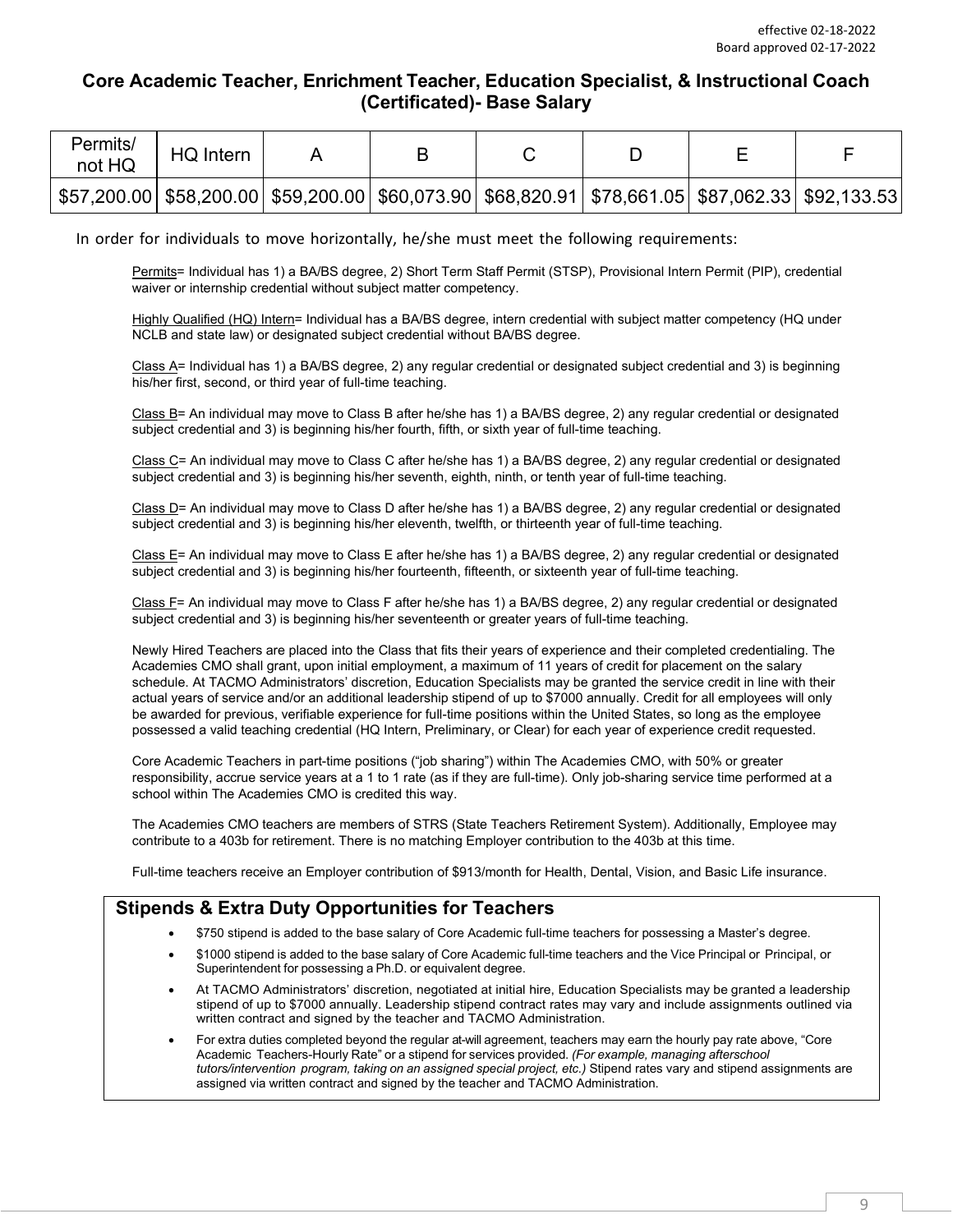| Years in the<br>organization | Annual<br>Compensation |
|------------------------------|------------------------|
| 1                            | \$53,045               |
| $2 - 4$                      | \$56,228               |
| $5-6$                        | \$61,532               |
| $7-9$                        | \$64,272               |
| $10 - 11$                    | \$66,837               |
| 12-15                        | \$71,080               |
| 16-20                        | \$76,385               |
| $21+$                        | \$81,535               |

### <span id="page-9-0"></span>**Operations Director (Classified)- Base Salary**

This is an exempt position.

Full time- receives an Employer contribution of \$913/month for Health, Dental, Vision, and Basic Life insurance. Employee may contribute to a 403b for retirement. There is a 3% Employer match contribution to the 403b. Employee receives Social Security benefits from Employer.

<span id="page-9-1"></span>This is a 12 month position, with 220 work days.

### **Human Resources & Administrative Manager (Classified)- Base Salary**

| Years in the<br>organization | Annual<br>Compensation |
|------------------------------|------------------------|
| 1-4                          | \$51,500               |
| 5                            | \$55,723               |
| 6                            | \$60,049               |
| $7 - 9$                      | \$64,272               |
| $10 - 11$                    | \$66,837               |
| $12 - 15$                    | \$71,080               |
| 16-20                        | \$76,385               |
| $21+$                        | \$81,535               |

This is an exempt position.

Full time- receives an Employer contribution of \$913/month for Health, Dental, Vision, and Basic Life insurance. Employee may contribute to a 403b for retirement. There is a 3% Employer match contribution to the 403b. Employee receives Social Security benefits from Employer.

This is a 12 month position, with 220 work days.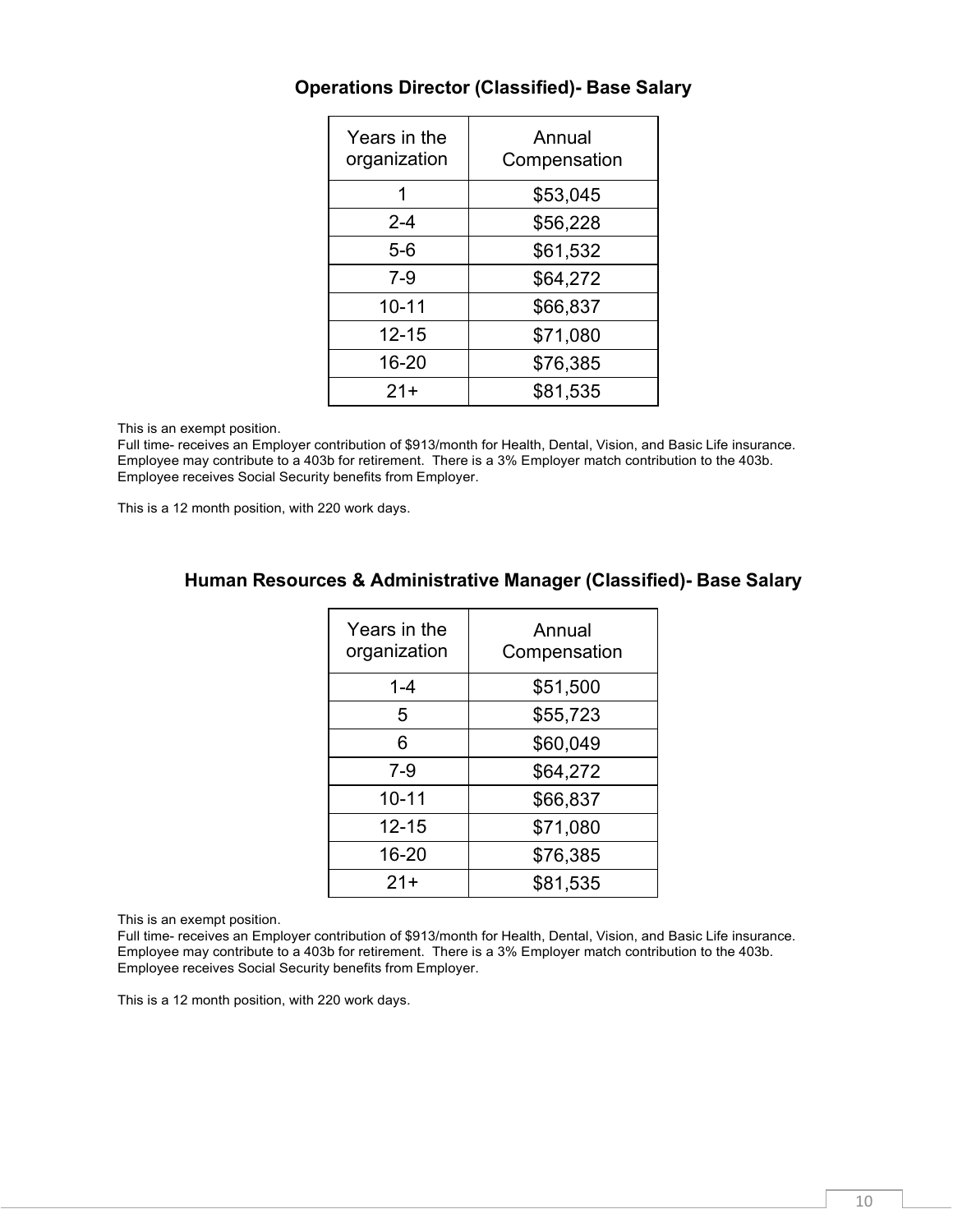| Years in the<br>organization | Annual<br>Compensation |
|------------------------------|------------------------|
| 1                            | \$105,000              |
| $2 - 4$                      | \$107,625              |
| $5-6$                        | \$110,316              |
| 7-9                          | \$113,074              |
| $10 - 11$                    | \$115,901              |
| $12 - 15$                    | \$118,799              |
| 16-20                        | \$121,769              |
| $21+$                        | \$124,813              |

# <span id="page-10-0"></span>**School Psychologist (Certificated)- Base Salary**

This is an exempt position.

Full time- receives an Employer contribution of \$913/month for Health, Dental, Vision, and Basic Life insurance. School Psychologists are members of STRS (State Teachers Retirement System) at The Academies CMO. Additionally, the Employee may contribute to a 403b for retirement. There is no matching Employer contribution to the 403b at this time.

This is a 12 month position, with 185 work days.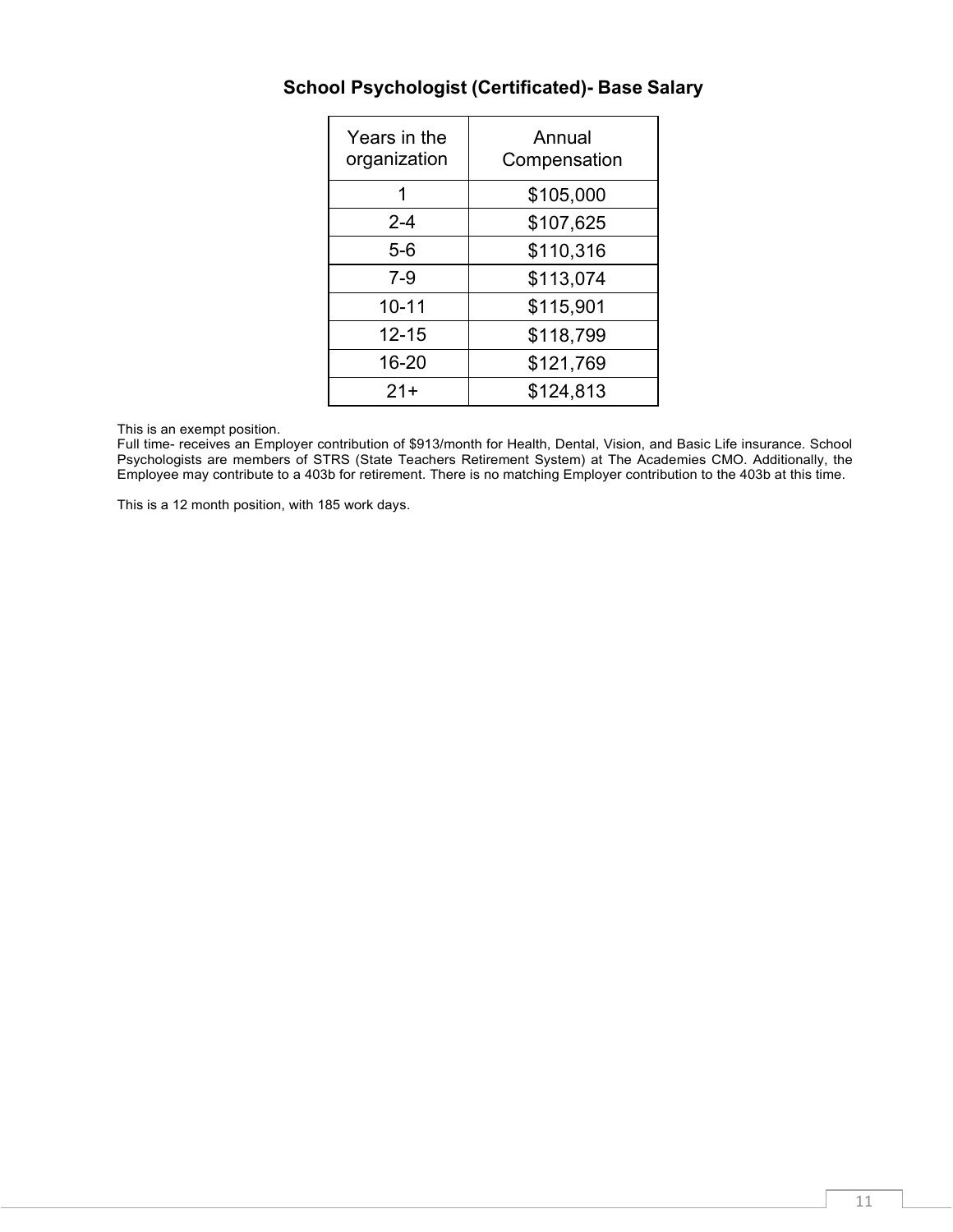### **Vice Principal (Certificated)- Base Salary**

| \$97,453 | \$100,864 | \$104,394 |
|----------|-----------|-----------|

<span id="page-11-0"></span>In order for individuals to move horizontally, he/she must meet the following requirements:

Class A= Individual has met job qualification requirements and is beginning his/her first and second year of full-time administration.

Class B= An individual may move to Class B when he/she has met job qualification requirements and he/she is beginning his/her third and fourth year of full-time administration.

Class C= An individual may move to Class C when he/she has met job qualification requirements and he/she is beginning his/her fifth or greater years of full-time administration.

**A New Hired Vice Principal** is placed into the Class that fits her/his years of experience and credentialing. The Academies CMO shall grant up to 5 years of credit for placement on the salary schedule upon initial employment. Credit will only be awarded for previous, verifiable experience for full-time positions within the United States, so long as the employee possessed a valid administrative credential for each year of experience credit requested. Years of teaching experience is desired, but is not applicable to placement on the administrative scale; only years of administrative experience applies.

At TACMO Superintendent's discretion, negotiated at initial hire, a Vice Principal may be granted a Director of English Language Learning (DOELL) stipend of up to \$1000 annually. DOELL stipend contract rates may vary and include assignments outlined via written contract and signed by the Vice Principal and TACMO Superintendent.

At TACMO Superintendent's discretion, negotiated at initial hire, a Vice Principal may be granted a Director of Special Education (DOSE) stipend of up to \$7000 annually. DOSE stipend contract rates may vary and include assignments outlined via written contract and signed by the Vice Principal and TACMO Superintendent.

Vice Principals are members of **STRS** (State Teachers Retirement System) at The Academies CMO. Additionally, the Employee may contribute to a 403b for retirement. There is no matching Employer contribution to the 403b at this time.

This full-time position receives an Employer contribution of \$913/month for Health, Dental, Vision, and Basic Life insurance.

This is a 12 month position, with 200 work days.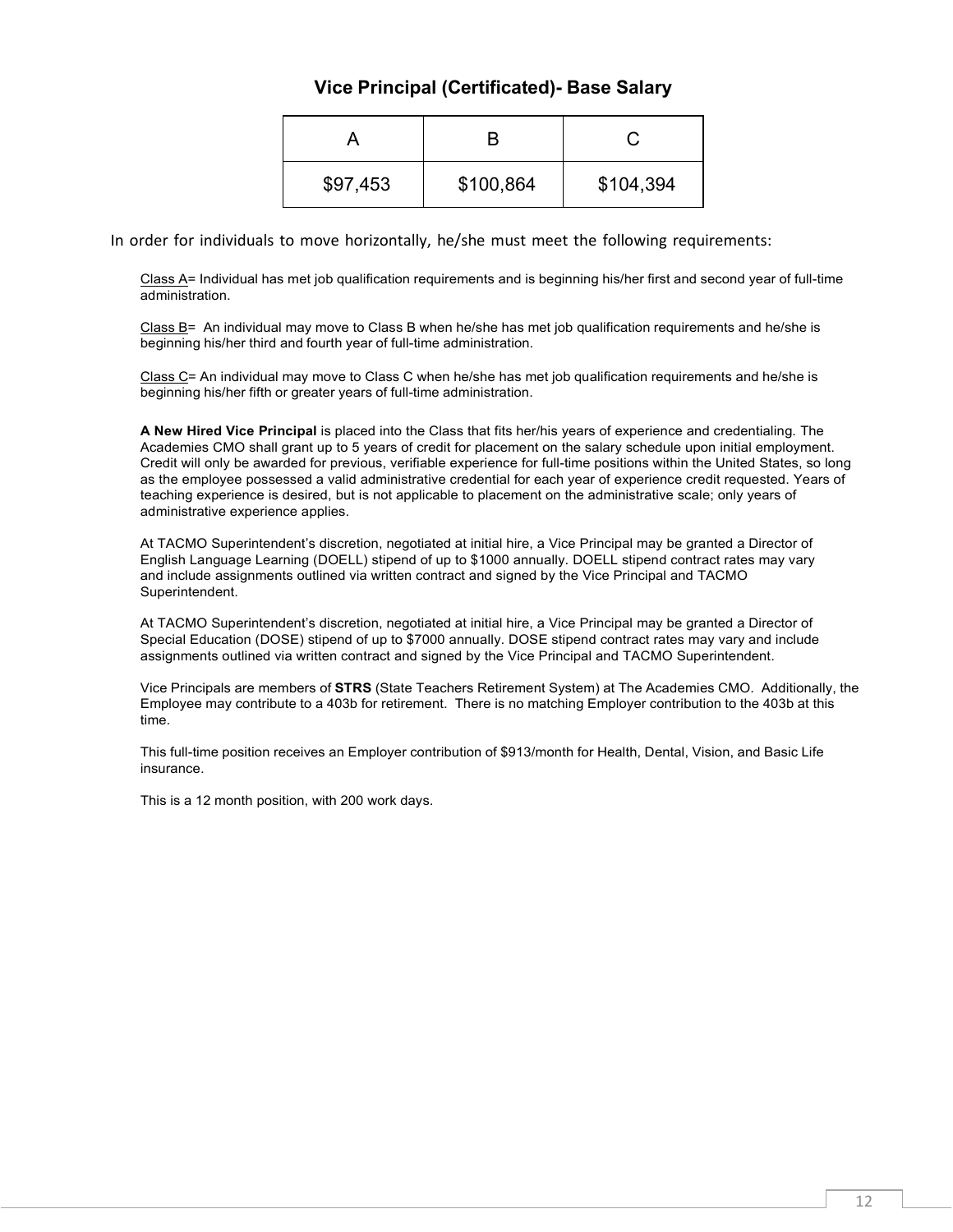## **Principal (Certificated)- Base Salary**

| \$108,509 | \$112,414 | \$116,348 |
|-----------|-----------|-----------|

<span id="page-12-0"></span>In order for an individual to move horizontally, he/she must meet the following requirements:

Class A= Individual has met job qualification requirements and is beginning his/her first and second year of full-time administration.

Class B= An individual may move to Class B when he/she has met job qualification requirements and he/she is beginning his/her third and fourth year of full-time administration.

Class C= An individual may move to Class C when he/she has met job qualification requirements and he/she is beginning his/her fifth or greater years of full-time administration.

**A New Hired Principal** is placed into the Class that fits her/his years of experience and credentialing. The Academies CMO shall grant up to 5 years of credit for placement on the salary schedule upon initial employment. Credit will only be awarded for previous, verifiable experience for full-time positions within the United States, so long as the employee possessed a valid administrative credential for each year of experience credit requested. Years of teaching experience is desired, but is not applicable to placement on the administrative scale; only years of administrative experience applies.

The Principals are members of **STRS** (State Teachers Retirement System) at The Academies CMO. Additionally, the Employee may contribute to a 403b for retirement. There is no matching Employer contribution to the 403b at this time.

This full-time position receives an Employer contribution of \$913/month for Health, Dental, Vision, and Basic Life insurance.

This is a 12 month position, with 210 work days.